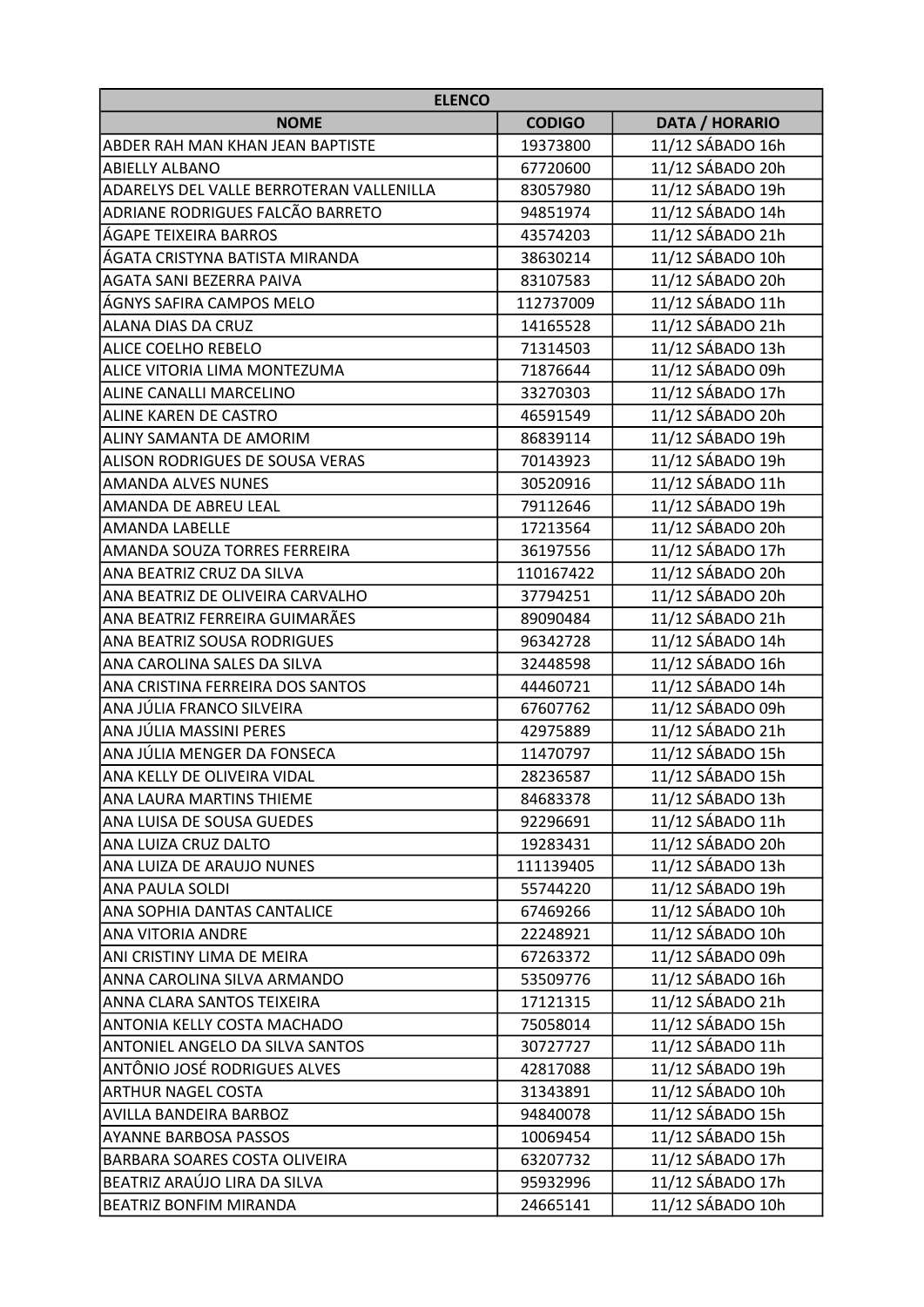| BEATRIZ DA CUNHA DE SANT ANNA          | 26708503 | 11/12 SÁBADO 15h |
|----------------------------------------|----------|------------------|
| BEATRIZ DA SILVA CUSTÓDIO              | 80087004 | 11/12 SÁBADO 16h |
| <b>BEATRIZ LIS</b>                     | 82641804 | 11/12 SÁBADO 17h |
| <b>BIANCA BARBOSA</b>                  | 36000482 | 11/12 SÁBADO 17h |
| <b>BIANCA CAMPOS CAVALCANTI</b>        | 27179984 | 11/12 SÁBADO 15h |
| BIANCA GABRIELLE NAVIER NAKASSUGUI     | 18256685 | 11/12 SÁBADO 20h |
| BIANCA MINERVINO ALMEIDA RIBEIRO       | 86564328 | 11/12 SÁBADO 17h |
| <b>BIANCA NEGRISOLI SANTOS</b>         | 55803869 | 11/12 SÁBADO 17h |
| <b>BIANCA SOARES PINHEIRO</b>          | 19804814 | 11/12 SÁBADO 13h |
| <b>BRYAN ALBUQUERQUE RODRIGUES</b>     | 61231602 | 11/12 SÁBADO 09h |
| CAMILA ALMEIDA BRITO                   | 68173815 | 11/12 SÁBADO 21h |
| <b>CAMILA CINOSI</b>                   | 28344862 | 11/12 SÁBADO 14h |
| CAMILLY DE ALMEIDA SILVA RIBEIRO       | 65396848 | 11/12 SÁBADO 20h |
| CARLA MILENA ARAGÃO GORITO             | 33983524 | 11/12 SÁBADO 21h |
| CASSIA ADRIELE MARTINS DOS SANTOS      | 82714686 | 11/12 SÁBADO 21h |
| CLARISSA DOS SANTOS BÖDDENER           | 69743984 | 11/12 SÁBADO 19h |
| CLARISSE EDUARDA SILVA DE JESUS        | 98554683 | 11/12 SÁBADO 14h |
| CLEICIANA PEREIRA DE SOUSA             | 59019909 | 11/12 SÁBADO 13h |
| CLEIDIANE DA PENHA SANTOS              | 57704694 | 11/12 SÁBADO 11h |
| <b>CRISTIANO RODRIGUES PEREIRA</b>     | 39188158 | 11/12 SÁBADO 16h |
| DANIELA QUEREM SILVA                   | 86619380 | 11/12 SÁBADO 15h |
| DANIELE SOUZA MACIEL                   | 11469384 | 11/12 SÁBADO 16h |
| DANIELLE GUEDES DE OLIVEIRA CHRISPIM   | 84921423 | 11/12 SÁBADO 17h |
| DANY EMANUELLY ANTUNES LOPEZ           | 60878402 | 11/12 SÁBADO 14h |
| DAPHNE SANTOS AGUILAR                  | 22493773 | 11/12 SÁBADO 13h |
| DÉBORAH CASTRO                         | 87984185 | 11/12 SÁBADO 19h |
| DIANA SOUZA SANTOS                     | 22223892 | 11/12 SÁBADO 17h |
| DIEGO MONTEIRO FEITOZA                 | 16901346 | 11/12 SÁBADO 15h |
| <b>EDIVANIA PEREIRA MIGUEL</b>         | 97510315 | 11/12 SÁBADO 19h |
| <b>EDNA XAVIER SANTANA</b>             | 44495179 | 11/12 SÁBADO 20h |
| EDUARDA FRANÇA DE LIRA                 | 28360589 | 11/12 SÁBADO 14h |
| EDUARDA RESENDE SUZUKI PESSOA          | 31058139 | 11/12 SÁBADO 10h |
| ELISANGELA DA SILVA SANTOS             | 15698838 | 11/12 SÁBADO 21h |
| ELLEN CAROLINA MACEDO MONACO           | 76125384 | 11/12 SÁBADO 21h |
| ELLEN ROSENO NEVES DA SILVA            | 55009081 | 11/12 SÁBADO 15h |
| ELOÍSA MAGALHÃES DE ALMEIDA            | 56359815 | 11/12 SÁBADO 09h |
| <b>EMANUEL MACHADO LIMA</b>            | 67351454 | 11/12 SÁBADO 13h |
| <b>EMANUELLY SUED</b>                  | 99388989 | 11/12 SÁBADO 11h |
| ÊMILE NATÁLIA SOARES DE PAULA SILVA    | 72196190 | 11/12 SÁBADO 16h |
| EMILLY GEOVANA DOS SANTOS GOMES MEIRA  | 81903291 | 11/12 SÁBADO 13h |
| EMILY SOPHIA DINIZ LIMA                | 77600159 | 11/12 SÁBADO 10h |
| <b>EMMILE FARIAS</b>                   | 50593857 | 11/12 SÁBADO 16h |
| <b>EMONIKELLY MINGOTI</b>              | 86678171 | 11/12 SÁBADO 21h |
| ESTEFANY DE ARRUDA AQUINO              | 24666093 | 11/12 SÁBADO 15h |
| ESTHER ALVES DE MELO LANNES            | 98285366 | 11/12 SÁBADO 15h |
| ESTHER MAGALHÃES DE BRITO              | 32672166 | 11/12 SÁBADO 15h |
| ÉVELLYN MARIA MENDONÇA CAIXETA         | 14066868 | 11/12 SÁBADO 15h |
| <b>FABIANA CERBINO DA COSTA SANTOS</b> | 71120863 | 11/12 SÁBADO 15h |
| <b>FABIANO SANTOS LARANJEIRA</b>       | 26545149 | 11/12 SÁBADO 16h |
| <b>FELIPE OLIVEIRA</b>                 | 52792538 | 11/12 SÁBADO 14h |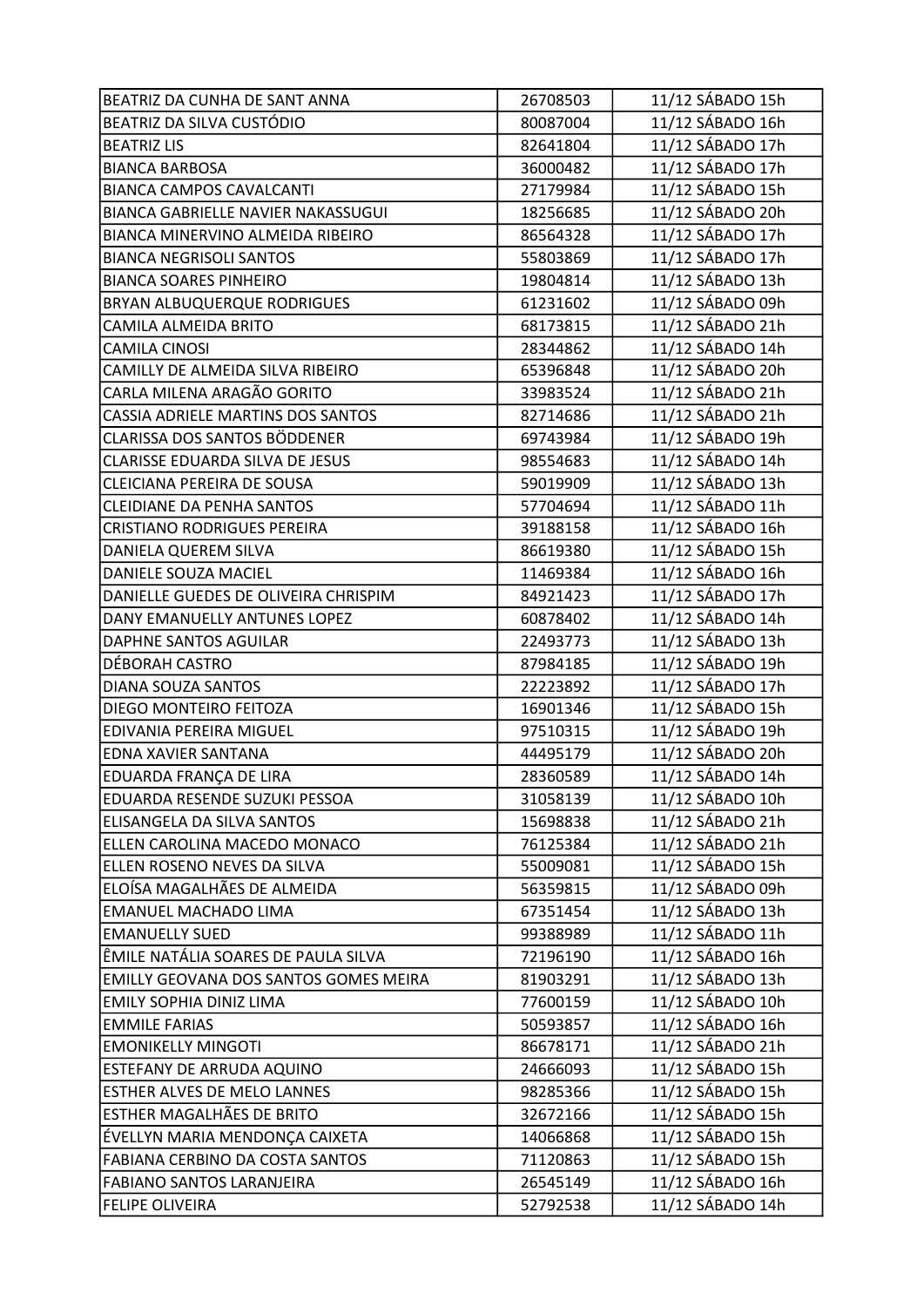| FÉLIX ANTÔNIO DE SOUZA MATOS               | 20918684 | 11/12 SÁBADO 21h |
|--------------------------------------------|----------|------------------|
| <b>FERNANDA MEDEIROS</b>                   | 53528111 | 11/12 SÁBADO 16h |
| FILLIPE WILLIAM RODRIGUES DE ALMEIDA       | 53330315 | 11/12 SÁBADO 13h |
| FLAVIANE DE OLIVEIRA MARTINS               | 39349501 | 11/12 SÁBADO 14h |
| FRANCISCA ANDREIA SILVA CARDOSO            | 25036757 | 11/12 SÁBADO 16h |
| FRANCISCA LUDIMILA BARBOSA DE PAULO        | 74933093 | 11/12 SÁBADO 14h |
| GABRIEL DE ALMEIDA SILVA RIBEIRO           | 15672860 | 11/12 SÁBADO 11h |
| <b>GABRIELA ALVES RODRIGUES DOS SANTOS</b> | 62365614 | 11/12 SÁBADO 19h |
| <b>GABRIELA SARAIVA MONTEIRO</b>           | 94711066 | 11/12 SÁBADO 20h |
| <b>GABRIELA UTSCH SILVEIRA</b>             | 19630088 | 11/12 SÁBADO 10h |
| <b>GABRIELE STEFANI VICENTE DAS CHAGAS</b> | 44779956 | 11/12 SÁBADO 20h |
| GABRIELLE MONTEIRO MARQUES OLIVEIRA        | 50770629 | 11/12 SÁBADO 17h |
| <b>GEOVANA DA SILVA DARY</b>               | 66262749 | 11/12 SÁBADO 19h |
| <b>GEOVANA THAÍS LIMA DE SOUSA</b>         | 97293579 | 11/12 SÁBADO 11h |
| GEOVANNA BEATRIZ SOUZA DOS SANTOS          | 78962858 | 11/12 SÁBADO 21h |
| GÉSSICA DE SOUSA FERREIRA                  | 73316932 | 11/12 SÁBADO 21h |
| <b>GIOVANA CRISTINA RAIZER</b>             | 96838368 | 11/12 SÁBADO 14h |
| <b>GISELE MEDEIROS RAMAGEM</b>             | 60048309 | 11/12 SÁBADO 17h |
| GUILHERME FIGUEIREDO NASCIMENTO            | 89401778 | 11/12 SÁBADO 11h |
| <b>GUSTAVO HENRIQUE DA SILVA SANTOS</b>    | 46230876 | 11/12 SÁBADO 16h |
| HAYLLA LUKESSIA PIRES SOUSA                | 54288789 | 11/12 SÁBADO 13h |
| HELENA GUIMARÃES BATISTA                   | 47930761 | 11/12 SÁBADO 11h |
| HELLEN BEATRIZ SANTOS DA COSTA             | 25870650 | 11/12 SÁBADO 15h |
| HELLEN CRISTINA BATISTA ARRUDA             | 54512859 | 11/12 SÁBADO 21h |
| <b>HELOÍSA SOARES DE Y</b>                 | 87204473 | 11/12 SÁBADO 11h |
| HILARI LUIZA LIMA DE OLIVEIRA              | 30884012 | 11/12 SÁBADO 20h |
| HILLARY MARIANE DA ROCHA DOS SANTOS        | 10235768 | 11/12 SÁBADO 15h |
| <b>IRENE ANGÉLICA SANTOS</b>               | 67375714 | 11/12 SÁBADO 17h |
| ISABEL CHRISTIE ANTONY RODRIGUES GALLETTI  | 42601446 | 11/12 SÁBADO 15h |
| <b>ISABELA DIAS GARCIA</b>                 | 19578289 | 11/12 SÁBADO 10h |
| <b>ISABELLE BEATRICE AGGENS</b>            | 89015520 | 11/12 SÁBADO 17h |
| <b>ISADORA PINHEIRO SILVA</b>              | 76312624 | 11/12 SÁBADO 19h |
| IVNA DIAS GADELHA                          | 53043729 | 11/12 SÁBADO 20h |
| JÂMILY PEREIRA MARTINS                     | 40733740 | 11/12 SÁBADO 14h |
| JANY MILHOMEM ANANIAS                      | 73463210 | 11/12 SÁBADO 13h |
| JAQUELINE DE MATOS                         | 47666888 | 11/12 SÁBADO 20h |
| JEAN SOARES DA SILVA                       | 13338167 | 11/12 SÁBADO 17h |
| JENIFFER DE SOUSA                          | 17084429 | 11/12 SÁBADO 11h |
| JENNIFER DOS SANTOS FREITAS                | 29133442 | 11/12 SÁBADO 14h |
| JESSIARA PEREIRA DA SILVA                  | 52042069 | 11/12 SÁBADO 17h |
| JESSICA OEHLERICK                          | 27008522 | 11/12 SÁBADO 19h |
| JÉSSIKA IZABELLE DE SOUZA                  | 31785555 | 11/12 SÁBADO 21h |
| JOABE GABRIEL DA SILVA SANTOS              | 66432215 | 11/12 SÁBADO 16h |
| JOÃO GUILHERME CAVALCANTE RAMOS            | 67667552 | 11/12 SÁBADO 09h |
| JOÃO LUCAS DE ARAUJO                       | 18423124 | 11/12 SÁBADO 14h |
| JOÃO VITOR BENEVIDES BADUY                 | 81310646 | 11/12 SÁBADO 09h |
| JOÃO VITOR DAMASCENO GAMA                  | 54971218 | 11/12 SÁBADO 17h |
| JOSÉ ADÃO                                  | 71854003 | 11/12 SÁBADO 21h |
| JOSE CARLOS FERREIRA DOS SANTOS            | 68862172 | 11/12 SÁBADO 11h |
| JOSHUA AGUSTO                              | 29266894 | 11/12 SÁBADO 11h |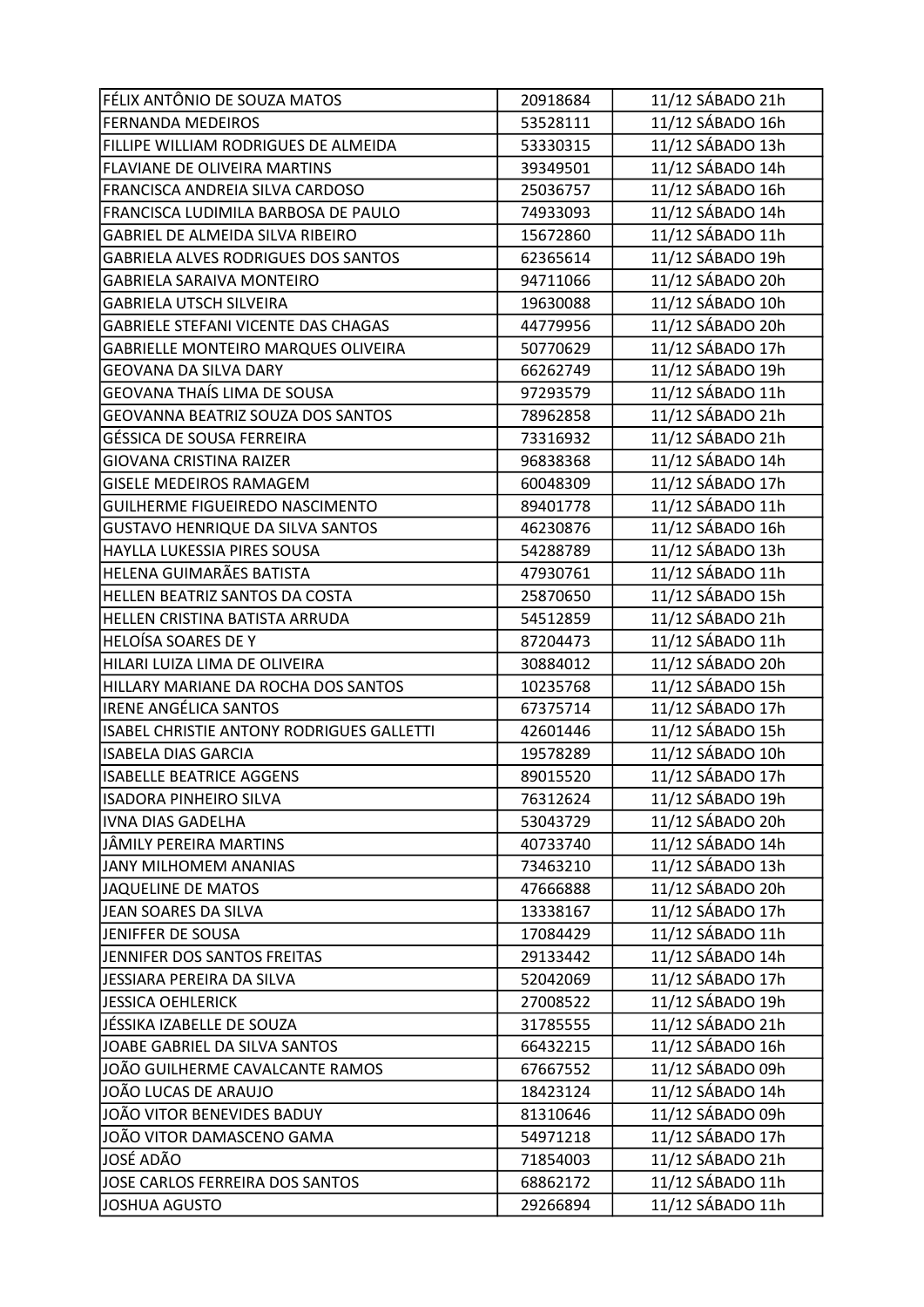| <b>JULIA CARDOSO</b>                 | 68921711  | 11/12 SÁBADO 21h |
|--------------------------------------|-----------|------------------|
| JULIA CATARINA DE OLIVEIRA ELIZIÁRIO | 64548164  | 11/12 SÁBADO 21h |
| JULIANA FERNANDES DA SILVA CARNEIRO  | 97652055  | 11/12 SÁBADO 16h |
| JULIANA GIRÃO                        | 77037952  | 11/12 SÁBADO 21h |
| JUNIO SOARES DA SILVA                | 78934243  | 11/12 SÁBADO 16h |
| KALITHA KAREN DA SILVA               | 99194620  | 11/12 SÁBADO 15h |
| KAOANNE LEITE DO AMARAL              | 66695422  | 11/12 SÁBADO 16h |
| KAREN LAYSA DE FATIMA OLIVEIRA       | 88758697  | 11/12 SÁBADO 16h |
| KAREN LETÍCIA GOMES DA SILVA         | 28367545  | 11/12 SÁBADO 15h |
| KARINA DA SILVA CELESTINO            | 44348844  | 11/12 SÁBADO 17h |
| KARINE MONIQUE MÜLLER                | 63209588  | 11/12 SÁBADO 16h |
| KAROLINE CARVALHO BATALHA            | 29953389  | 11/12 SÁBADO 14h |
| KATELLYN PRISCILA SANTOS RIBEIRO     | 42560345  | 11/12 SÁBADO 13h |
| KATHLEEN HARTMANN SCHMITT            | 74919009  | 11/12 SÁBADO 11h |
| KATHLEEN MORAES RIBEIRO              | 25241689  | 11/12 SÁBADO 11h |
| KAUANE LIMA DA SILVA                 | 63526488  | 11/12 SÁBADO 21h |
| KETELLYN LAYLA TEIXEIRA SILVA        | 81711669  | 11/12 SÁBADO 13h |
| KETHELYN DA SILVA ZAMPERLINI         | 47042488  | 11/12 SÁBADO 11h |
| KIMBERLY NATHIELLY FONSECA DE SOUZA  | 16533302  | 11/12 SÁBADO 19h |
| LAIRSON LIMA MENDES CAMPOS           | 99830438  | 11/12 SÁBADO 14h |
| LARA BEATRIZ CAPUTO FERREIRA         | 84677251  | 11/12 SÁBADO 11h |
| <b>LARA RIETJENS SACHETTI</b>        | 42964498  | 11/12 SÁBADO 17h |
| LARISSA CAROLINA TOLOTO              | 53538709  | 11/12 SÁBADO 15h |
| LARISSA CARVALHO MENEZES             | 61795517  | 11/12 SÁBADO 16h |
| LARISSA COUTINHO DE BARROS COELHO    | 61281775  | 11/12 SÁBADO 16h |
| LARISSA OLIVEIRA DE ARAUJO           | 15430640  | 11/12 SÁBADO 20h |
| <b>LARISSA S SILVA</b>               | 28607169  | 11/12 SÁBADO 14h |
| LAUANDA DA SILVA RODRIGUES           | 33059139  | 11/12 SÁBADO 15h |
| LAURA MARIA BATALHA RODRIGUES        | 47976207  | 11/12 SÁBADO 16h |
| LAVINIA DA SILVA                     | 37013478  | 11/12 SÁBADO 09h |
| LAYZA PIAF AMORIM DE OLIVIERA        | 89423005  | 11/12 SÁBADO 15h |
| LEONARDO EDUARDO RIBEIRO DA SILVA    | 108606125 | 11/12 SÁBADO 21h |
| LETÍCIA BALENÇUELA                   | 91376221  | 11/12 SÁBADO 15h |
| LETÍCIA GABRIELLES SALES TELLES      | 111881420 | 11/12 SÁBADO 20h |
| LETÍCIA MEIRA OLIVEIRA               | 32235467  | 11/12 SÁBADO 13h |
| LETICIA MOUTINHO DE ALMEIDA          | 30346807  | 11/12 SÁBADO 20h |
| LETÍCIA VITÓRIA VARELA PEREIRA       | 85562986  | 11/12 SÁBADO 11h |
| LORENA BORGES SOUZA                  | 16767086  | 11/12 SÁBADO 17h |
| LORENNA LARYSSA DE JESUS RODRIGUES   | 20104643  | 11/12 SÁBADO 11h |
| LUCÉLIA SANTOS                       | 39888023  | 11/12 SÁBADO 20h |
| LUCIANA BEATRIZ FERRO BEZERRA        | 90363543  | 11/12 SÁBADO 15h |
| LUENY DE MOURA VERAS                 | 18605075  | 11/12 SÁBADO 16h |
| LUÍSA THEODORA BUENO FERREIRA        | 46149549  | 11/12 SÁBADO 10h |
| LUIZ FERNANDO DA COSTA DE OLIVEIRA   | 7136      | 11/12 SÁBADO 16h |
| LUÍZA KITZBERGER BIAZOTTI            | 88985999  | 11/12 SÁBADO 10h |
| <b>MANOELA ROCHA SANTOS</b>          | 35368318  | 11/12 SÁBADO 10h |
| MANUELA MARANHÃO FRANCO              | 17784093  | 11/12 SÁBADO 13h |
| <b>MANUELLY LETÍCIA</b>              | 97499183  | 11/12 SÁBADO 11h |
| MARCELO AUGUSTO SALES RUIZ           | 79977288  | 11/12 SÁBADO 17h |
| MARCIA LIRIEL PEREIRA JACOME         | 96702767  | 11/12 SÁBADO 21h |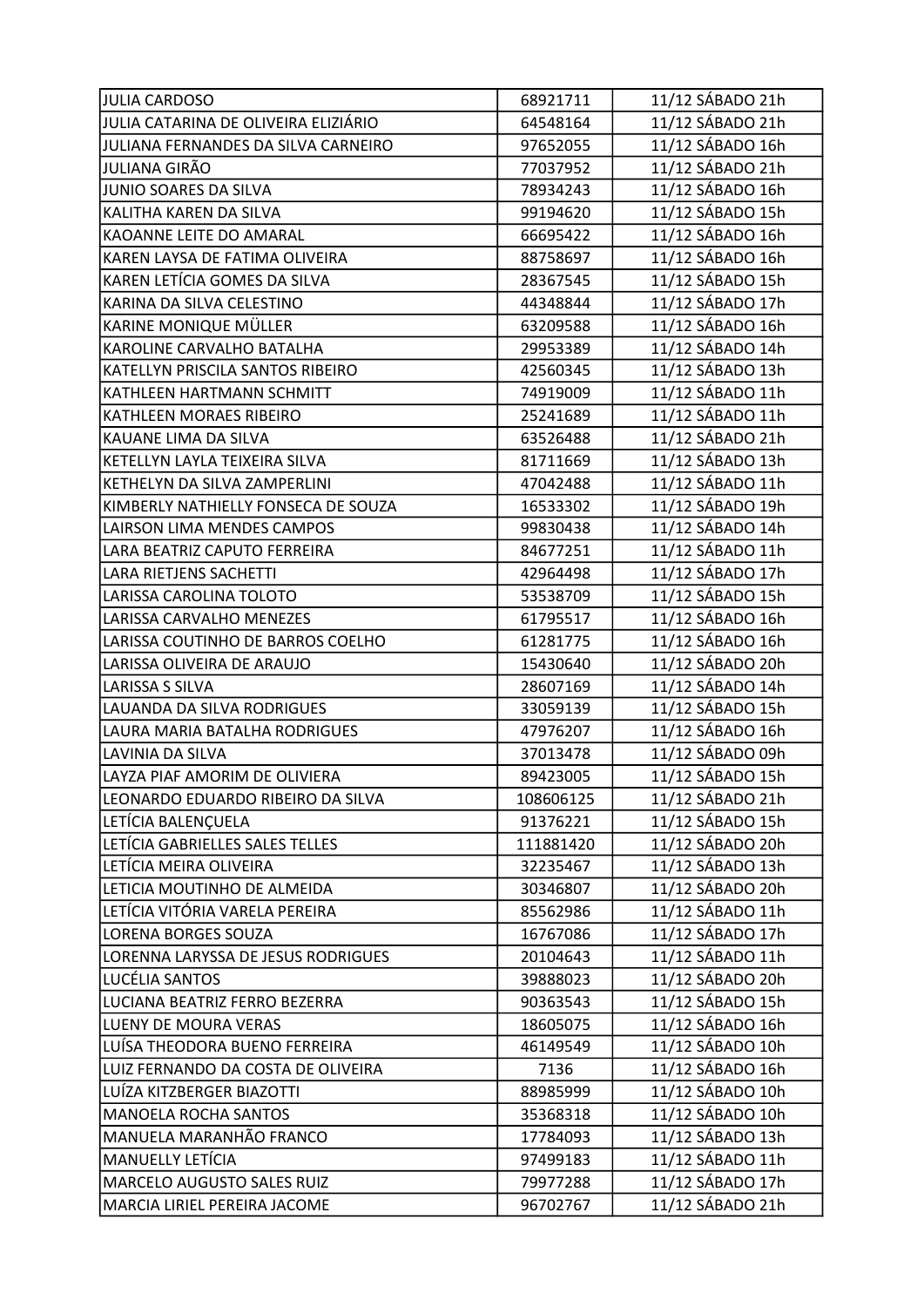| MÁRCIA SANTOS DA SILVA                    | 7781497304 | 11/12 SÁBADO 19h |
|-------------------------------------------|------------|------------------|
| MARCOS ALBERTO BARBOSA DE CARVALHO FILHO  | 48477054   | 11/12 SÁBADO 13h |
| <b>MARCOS VINNYCIUS ALVES MARTINS</b>     | 72603672   | 11/12 SÁBADO 15h |
| MARIA BEATRIZ DA ROCHA                    | 39542919   | 11/12 SÁBADO 14h |
| MARIA CAROLAYNE                           | 94420447   | 11/12 SÁBADO 15h |
| MARIA CAROLAYNE                           | 94420447   | 11/12 SÁBADO 20h |
| MARIA CLARA BENEVIDES BADUY               | 71432358   | 11/12 SÁBADO 09h |
| MARIA CLARA PEREIRA                       | 28620471   | 11/12 SÁBADO 21h |
| MARIA DE FÁTIMA DE OLIVEIRA DELFINO       | 98134578   | 11/12 SÁBADO 20h |
| MARIA EDUARDA DE FREITAS DALTRO CERQUEIRA | 43682240   | 11/12 SÁBADO 10h |
| MARIA EDUARDA MENDES DA SILVA CESCONETO   | 47381093   | 11/12 SÁBADO 17h |
| MARIA EDUARDA VALE ANCHIETA               | 69180290   | 11/12 SÁBADO 20h |
| MARIA ELLOIZA PEREIRA DOS SANTOS          | 78157543   | 11/12 SÁBADO 13h |
| MARIA FERNANDA RODRIGUES TORRES           | 43896756   | 11/12 SÁBADO 09h |
| MARIA GABRIELE SOARES FERREIRA            | 64217126   | 11/12 SÁBADO 15h |
| MARIA GARCIA DE MATOS                     | 45485852   | 11/12 SÁBADO 21h |
| <b>MARIA JULIA TURRA</b>                  | 28250336   | 11/12 SÁBADO 20h |
| MARIA LARA FERNANDES DIAS                 | 58503075   | 11/12 SÁBADO 19h |
| MARIA LUIZA DOS SANTOS ALMEIDA            | 44557166   | 11/12 SÁBADO 09h |
| MARIA LUIZA MIERZVA ZANOVELLO             | 65494628   | 11/12 SÁBADO 10h |
| MARIA LUIZA PEREIRA DUARTE RIBEIRO        | 16702066   | 11/12 SÁBADO 09h |
| MARIA SOFIA DOS SANTOS CARDOSO            | 53547480   | 11/12 SÁBADO 13h |
| MARIA TAMIRES NUNES ROCHA                 | 91961625   | 11/12 SÁBADO 15h |
| MARIA VITORIA PEREIRA DOS SANTOS          | 78157543   | 11/12 SÁBADO 13h |
| <b>MARIANA DANTAS</b>                     | 84062432   | 11/12 SÁBADO 17h |
| MARIANA GARCIA LIMA                       | 13879763   | 11/12 SÁBADO 21h |
| MARIANA MARINS FERREIRA DA SILVA          | 67007305   | 11/12 SÁBADO 14h |
| MARIANA MOTA BRITO SILVA                  | 63030312   | 11/12 SÁBADO 21h |
| MARIANE CENA JUNQUEIRA OLYMPIO            | 53888938   | 11/12 SÁBADO 14h |
| MARIANE FERNANDES CASSEMIRO               | 53520910   | 11/12 SÁBADO 15h |
| MARINA BERTOLOTTO VEGA                    | 89163962   | 11/12 SÁBADO 19h |
| MARINA DE SANTI HOLANDA                   | 16752595   | 11/12 SÁBADO 09h |
| MARINA YASMIM SANTANA DE MENEZES          | 86439420   | 11/12 SÁBADO 16h |
| MARTA MARIA NASCIMENTO LEONEL             | 10705341   | 11/12 SÁBADO 14h |
| MARY HELLEN DE JESUS RODRIGUES DIAS       | 68257256   | 11/12 SÁBADO 19h |
| MARYA LEHTYCIA TRINDADE ESTEVAM           | 14920669   | 11/12 SÁBADO 20h |
| MARYLLIA DA SILVA                         | 26987211   | 11/12 SÁBADO 09h |
| MATHEUS LUCAS SABINO TOMAZ                | 111578513  | 11/12 SÁBADO 19h |
| MAYANA OLIVEIRA DOS ANJOS                 | 27047311   | 11/12 SÁBADO 14h |
| <b>MAYCON RODRIGUES SANTOS</b>            | 54649671   | 11/12 SÁBADO 17h |
| MELISSA CALAZANS CARDOSO                  | 43547384   | 11/12 SÁBADO 11h |
| MICHAEL PALHARES GRANJA                   | 52983525   | 11/12 SÁBADO 14h |
| <b>MIDIAN TRINDADE</b>                    | 91345313   | 11/12 SÁBADO 15h |
| MIGUEL HENRIQUE LECHECHEN                 | 42193312   | 11/12 SÁBADO 10h |
| MILENA SAYURI KADENA                      | 79056917   | 11/12 SÁBADO 09h |
| MIRELLA RIBEIRO LOBATO                    | 12734336   | 11/12 SÁBADO 11h |
| MÔNICA SANTOS DE BARROS                   | 68126061   | 11/12 SÁBADO 19h |
| <b>MURILO DAMBROS</b>                     | 109306408  | 11/12 SÁBADO 20h |
| NAIARA APARECIDA PEREIRA DE DEUS          | 69769543   | 11/12 SÁBADO 16h |
| NAILANDA LIMA DA SILVA                    | 68366287   | 11/12 SÁBADO 19h |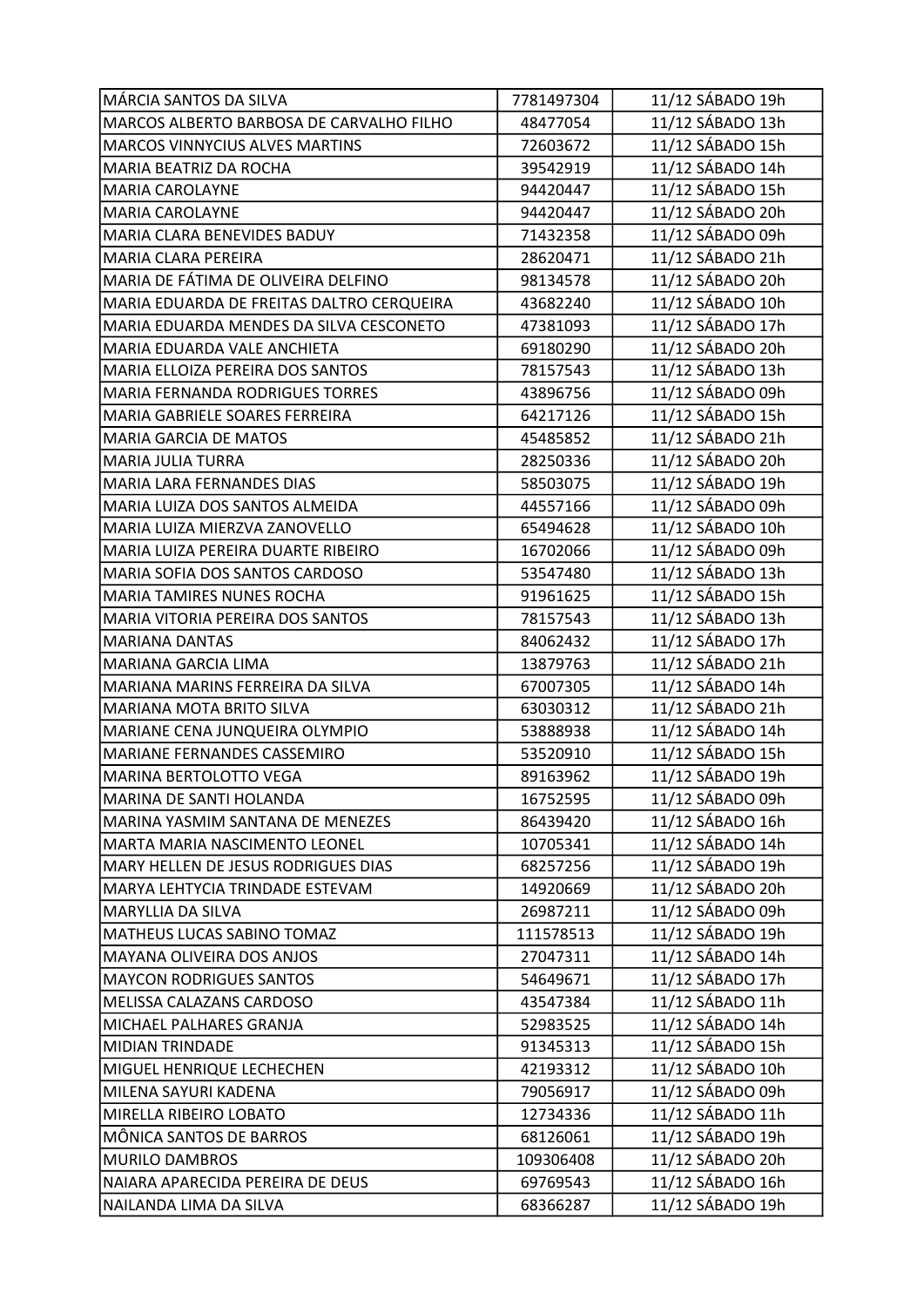| <b>NATALY GOMES LIMA</b>           | 86651601 | 11/12 SÁBADO 17h |
|------------------------------------|----------|------------------|
| NÁTHALY PIETRA DE ANDRADE          | 67056544 | 11/12 SÁBADO 10h |
| NEILSON EXPEDITO DA SILVA          | 68599299 | 11/12 SÁBADO 19h |
| NICOLAS FERREIRA DA SILVA          | 10169247 | 11/12 SÁBADO 10h |
| NICOLE MAYRA                       | 13150220 | 11/12 SÁBADO 20h |
| NICOLLAS SAMUEL SILVA VEIGA        | 38955305 | 11/12 SÁBADO 13h |
| NINA CALIXTO MUNIZ                 | 95277688 | 11/12 SÁBADO 11h |
| PALOMA DANYELLE COSTA OLIVEIRA     | 98219690 | 11/12 SÁBADO 13h |
| PÂMELA MARTINS PEREIRA             | 68284046 | 11/12 SÁBADO 21h |
| PATRÍCIA FERNANDES                 | 32469833 | 11/12 SÁBADO 19h |
| PAULO HENRIQUE OLIVEIRA SIMÃO      | 39690970 | 11/12 SÁBADO 17h |
| PEDRO ARTHUR                       | 34440397 | 11/12 SÁBADO 17h |
| PIETRA ANTONELLA GONÇALVES MARTINS | 64640800 | 11/12 SÁBADO 09h |
| PRISCILLA LIEGE MENDES             | 36763495 | 11/12 SÁBADO 19h |
| RAFAEL MARCHELLO VILLA             | 97722808 | 11/12 SÁBADO 14h |
| <b>RAIANE ALVES</b>                | 23227280 | 11/12 SÁBADO 14h |
| RAISSA BRESGUNOV KALININ           | 82603038 | 11/12 SÁBADO 11h |
| RANDER MAYLAN COSTA                | 78877277 | 11/12 SÁBADO 14h |
| RAPHAELA CALARGE                   | 39210497 | 11/12 SÁBADO 11h |
| RAYANNE OLIVEIRA                   | 28411935 | 11/12 SÁBADO 21h |
| RAYSSA CAVALHEIRO DE CASTRO        | 22673442 | 11/12 SÁBADO 20h |
| RENATA PRYSCYLLA FERREIRA DE LIMA  | 37215298 | 11/12 SÁBADO 09h |
| RITA APARECIDA PEREIRA PIANZOLLI   | 65532751 | 11/12 SÁBADO 20h |
| SABRINA DANIELE RODRIGUES FAGNESE  | 12861314 | 11/12 SÁBADO 19h |
| SAFIRA NETA                        | 51754039 | 11/12 SÁBADO 16h |
| SAFIRA NETA NASCIMENTO FERREIRA    | 51754039 | 11/12 SÁBADO 20h |
| SANDRA DE OLIVEIRA POSCHETZKY MELO | 71441158 | 11/12 SÁBADO 14h |
| SOFIA LIMA                         | 97777546 | 11/12 SÁBADO 13h |
| SOFIA MICAELLY ALVES DE SOUZA      | 87070901 | 11/12 SÁBADO 09h |
| SOPHIA BARROSO GUIMARÃES           | 97847408 | 11/12 SÁBADO 10h |
| STHEFANY KAMILY SANTOS DE SOUSA    | 81580039 | 11/12 SÁBADO 14h |
| STHEFFANY DE SOUZA SILVA           | 35465889 | 11/12 SÁBADO 10h |
| <b>SUELEN BONFIM</b>               | 19773896 | 11/12 SÁBADO 19h |
| TAINÁ RIBEIRO GOMES                | 55436739 | 11/12 SÁBADO 21h |
| TAIS FERNANDES DA SILVA            | 72080748 | 11/12 SÁBADO 19h |
| TALISSA DE FATIMA SILVA FLEXA      | 79162148 | 11/12 SÁBADO 16h |
| TALITA RAMOS PEREIRA               | 67131459 | 11/12 SÁBADO 19h |
| <b>TAMIRES SANTOS</b>              | 53702944 | 11/12 SÁBADO 14h |
| TANÚSIA MENDES                     | 74527624 | 11/12 SÁBADO 13h |
| THAINÁ BARBOSA JUSTINO             | 65777170 | 11/12 SÁBADO 19h |
| THAINA CRISTINA BELOTTO            | 23409662 | 11/12 SÁBADO 14h |
| THAMIRES DE JESUS LIMA             | 25305998 | 11/12 SÁBADO 14h |
| THUANE MARCELLI DA SILVA VIDAL     | 32265742 | 11/12 SÁBADO 16h |
| TIAGO DOMINGOS DE SOUZA            | 67166374 | 11/12 SÁBADO 15h |
| <b>VALENTINA RAMOS GARCEZ</b>      | 72887352 | 11/12 SÁBADO 09h |
| VALÉRIA FERREIRA                   | 75634989 | 11/12 SÁBADO 15h |
| VICTORIA LETÍCIA DA SILVA BRITO    | 50789254 | 11/12 SÁBADO 10h |
| VICTÓRIA MENDES DE ALMEIDA         | 77152171 | 11/12 SÁBADO 09h |
| VIKTOR GABRIEL GOMES NOGUEIRA      | 22030477 | 11/12 SÁBADO 13h |
| VINÍCIUS COÊLHO NOGUEIRA           | 22240424 | 11/12 SÁBADO 11h |